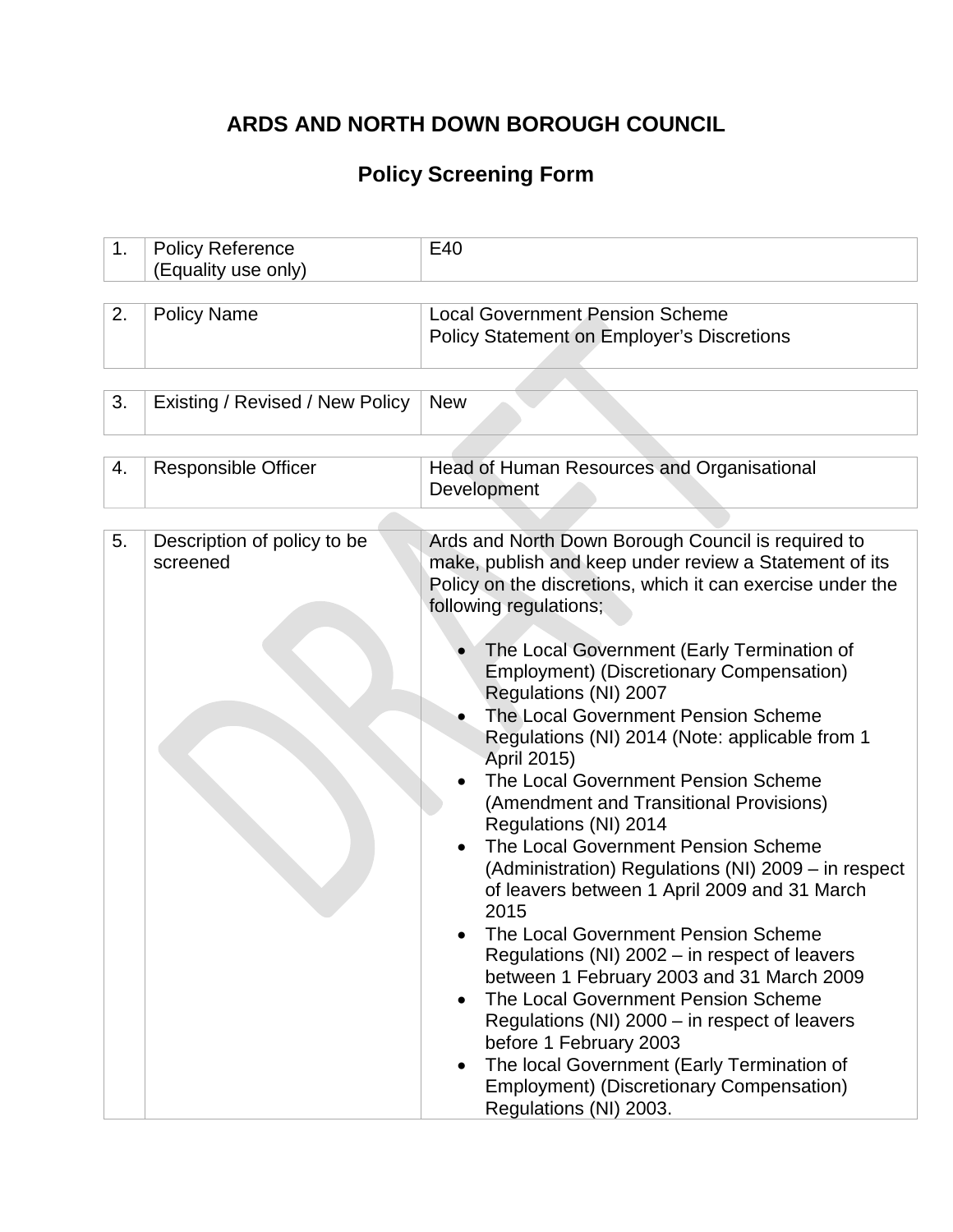| Aims and<br>Expected Outcomes – what is<br>the Policy expected to<br>achieve? | The purpose of this document is to provide the Council's<br>policy on particular discretions permitted under the above<br>listed regulations. |
|-------------------------------------------------------------------------------|-----------------------------------------------------------------------------------------------------------------------------------------------|
|                                                                               | The policy sets out the rationale and guiding principles<br>under which the Council will exercise its discretions.                            |
|                                                                               | In formulating this Policy Statement the Council has<br>ensured that it's discretionary powers:                                               |
|                                                                               | • have been exercised reasonably and equitably<br>will not be used for ulterior motive                                                        |
|                                                                               | will be used with regard to all relevant factors<br>• will be duly recorded when used.                                                        |
|                                                                               |                                                                                                                                               |

| -6. | Section 75 categories which<br>might be expected to benefit<br>and how they may benefit. | All Section 75 categories will benefit from the clarity the<br>policy provides. |
|-----|------------------------------------------------------------------------------------------|---------------------------------------------------------------------------------|
|     |                                                                                          |                                                                                 |

| Factors which could contribute<br>to / detract from the intended<br>aims / outcomes of the Policy<br>when being implemented | It is necessary to ensure consistency of policy delivery<br>across the Council to ensure the intended aims and<br>outcomes of this policy are achieved. |
|-----------------------------------------------------------------------------------------------------------------------------|---------------------------------------------------------------------------------------------------------------------------------------------------------|
| المستمر المالون المسامي والمسامر                                                                                            | The Original contribution construction and stated completed a                                                                                           |

| 8. | The main stakeholders on                                                                                                 | The Council, existing employees, potential employees, |
|----|--------------------------------------------------------------------------------------------------------------------------|-------------------------------------------------------|
|    | which the policy will impact.                                                                                            | and service users.                                    |
|    | For example, Employees,                                                                                                  |                                                       |
|    | <b>Potential Service Users and</b>                                                                                       |                                                       |
|    | <b>Community Groups</b>                                                                                                  |                                                       |
|    | Consider the internal and<br>external impacts (either actual<br>or potential) and comment, or<br>list, information where |                                                       |
|    | appropriate                                                                                                              |                                                       |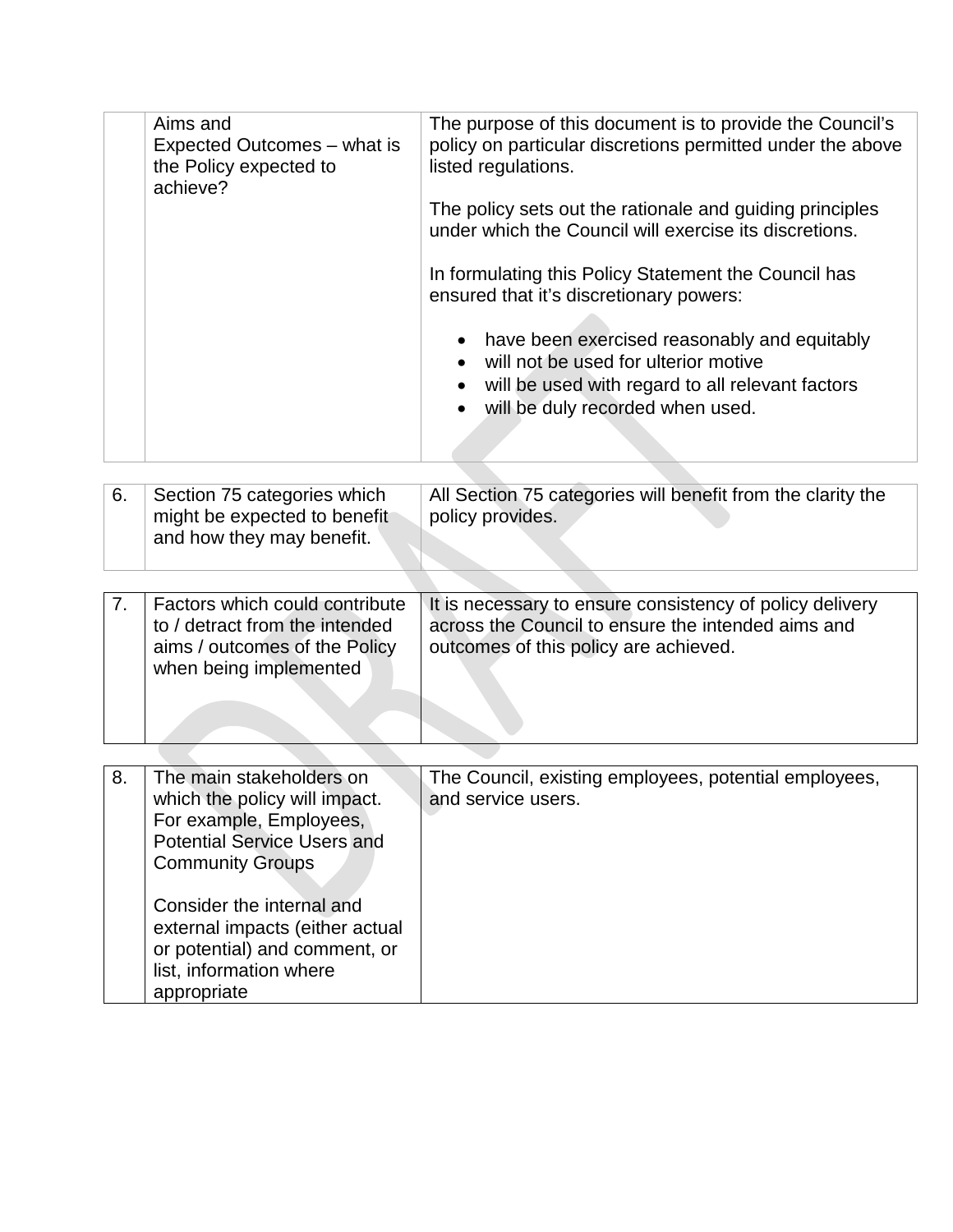| -9. | Please provide details of other policies which have a bearing on this one. |  |  |
|-----|----------------------------------------------------------------------------|--|--|
|     | E 13 Capability Policy<br>Owned by:                                        |  |  |
|     | Council<br>E 36 Flexible Working Arrangements                              |  |  |
|     | E 37 Managing Absence Policy and Procedure                                 |  |  |
|     | <b>E</b> 38 Dignity at Work Policy and Procedure                           |  |  |

| 10. | Available evidence (quantitative and qualitative) considered as important to encourage |                                                                  |  |  |
|-----|----------------------------------------------------------------------------------------|------------------------------------------------------------------|--|--|
|     | completion in relation to:                                                             |                                                                  |  |  |
|     | <b>Religious Belief</b>                                                                | This policy is applied to all employees aged 55 years of age and |  |  |
|     | <b>Political Opinion</b>                                                               | over equitably irrespective of their Section 75 dimensions. The  |  |  |
|     | <b>Racial Group</b>                                                                    | age limit is set within legislative pension regulations.         |  |  |
|     | Age                                                                                    |                                                                  |  |  |
|     | <b>Marital Status</b>                                                                  |                                                                  |  |  |
|     | Sexual orientation                                                                     |                                                                  |  |  |
|     | Men & Women                                                                            |                                                                  |  |  |
|     | generally                                                                              |                                                                  |  |  |
|     | <b>Disability</b>                                                                      |                                                                  |  |  |
|     | <b>Dependents</b>                                                                      |                                                                  |  |  |
|     |                                                                                        |                                                                  |  |  |

| 11. | Based on data previously provided what are the needs, experiences and priorities for each |                                                                     |  |  |
|-----|-------------------------------------------------------------------------------------------|---------------------------------------------------------------------|--|--|
|     | of the following categories, in relation to this policy/decision?                         |                                                                     |  |  |
|     | <b>Religious Belief</b>                                                                   | The policy and procedure sets out how all employees who meet        |  |  |
|     | Political Opinion                                                                         | the criteria of the policy will be treated equitably to ensure that |  |  |
|     | Racial Group                                                                              | all requests are treated in a consistent manner.                    |  |  |
|     | Age                                                                                       |                                                                     |  |  |
|     | <b>Marital Status</b>                                                                     |                                                                     |  |  |
|     | Sexual orientation                                                                        |                                                                     |  |  |
|     | Men & Women                                                                               |                                                                     |  |  |
|     | generally                                                                                 |                                                                     |  |  |
|     | <b>Disability</b>                                                                         |                                                                     |  |  |
|     | <b>Dependents</b>                                                                         |                                                                     |  |  |

### **Does this Policy require an Equality Impact Assessment?**

| What is the likely impact on equality of opportunity for each of the Section 75 categories? |                                         |                  |  |
|---------------------------------------------------------------------------------------------|-----------------------------------------|------------------|--|
|                                                                                             | Detail of Impact                        | Level of Impact  |  |
|                                                                                             |                                         | Minor/Major/None |  |
| <b>Religious Belief</b>                                                                     |                                         | <b>None</b>      |  |
| <b>Political Opinion</b>                                                                    |                                         | None             |  |
| <b>Racial Group</b>                                                                         |                                         | <b>None</b>      |  |
| Age                                                                                         | This policy can only be accessed by an  | Minor            |  |
|                                                                                             | employee 55 years of age and over       |                  |  |
|                                                                                             | due to legislative pension regulations. |                  |  |
| <b>Marital Status</b>                                                                       |                                         | None             |  |
| Sexual orientation                                                                          |                                         | None             |  |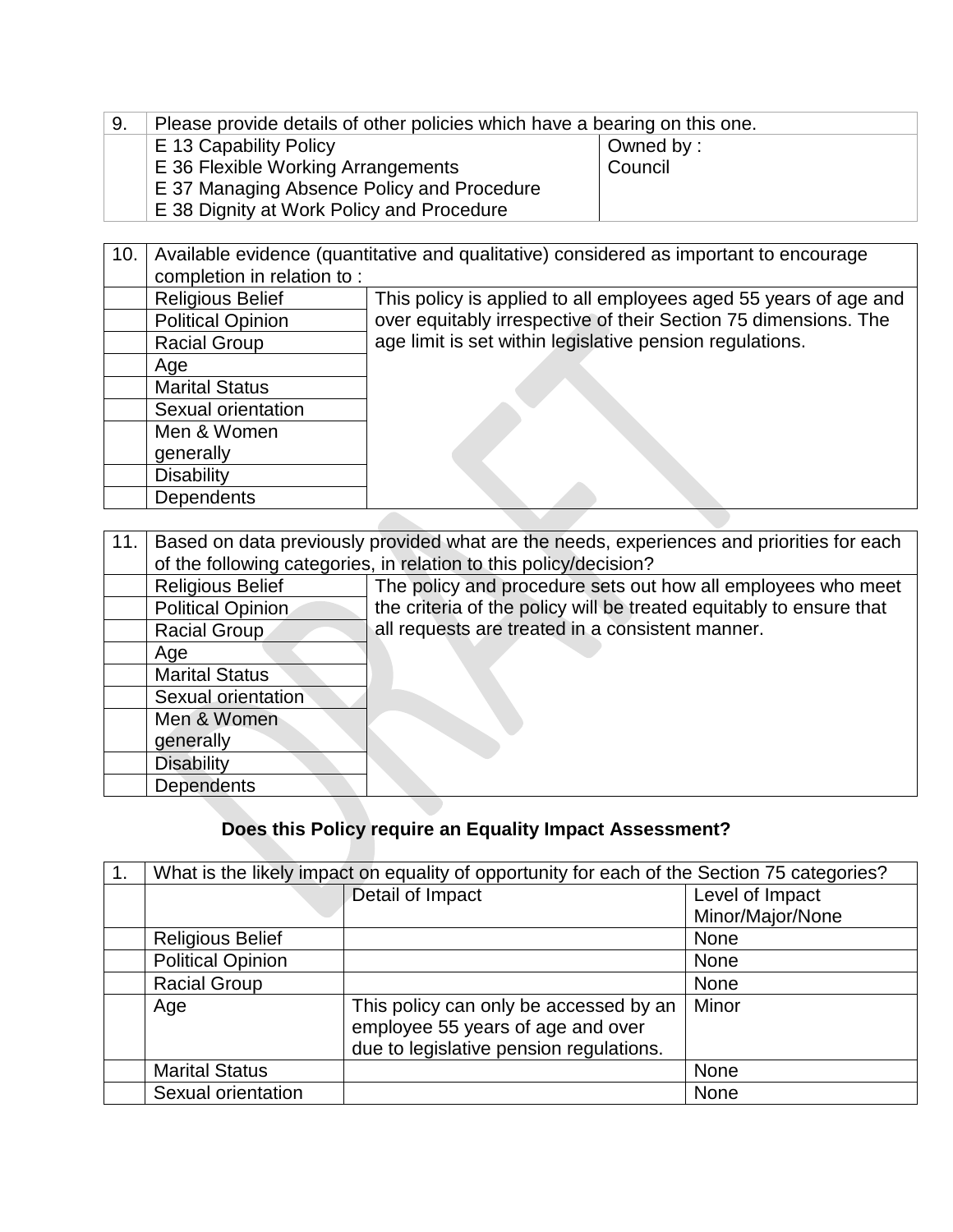|    | Men & Women                                                                                                                |                                                              |                                                                                                | None |
|----|----------------------------------------------------------------------------------------------------------------------------|--------------------------------------------------------------|------------------------------------------------------------------------------------------------|------|
|    | generally                                                                                                                  |                                                              |                                                                                                |      |
|    | <b>Disability</b>                                                                                                          |                                                              |                                                                                                | None |
|    | None<br>Dependents                                                                                                         |                                                              |                                                                                                |      |
| 2. | Are there opportunities to better promote equality of opportunity for people within the<br>Section 75 equality categories? |                                                              |                                                                                                |      |
|    | If "Yes", provide details   If "No", provide details                                                                       |                                                              |                                                                                                |      |
|    | <b>Religious Belief</b>                                                                                                    |                                                              | Yes - this policy is accessible for employees who are 55                                       |      |
|    | <b>Political Opinion</b>                                                                                                   |                                                              | years of age or over defined by legislative pension                                            |      |
|    | <b>Racial Group</b>                                                                                                        |                                                              | regulations.                                                                                   |      |
|    | Age                                                                                                                        |                                                              |                                                                                                |      |
|    | <b>Marital Status</b>                                                                                                      |                                                              | In relation to accessing the policy there is an option                                         |      |
|    | Sexual orientation                                                                                                         |                                                              | within the Flexible Retirement policy Regulation 31 (6)                                        |      |
|    | Men & Women generally                                                                                                      |                                                              | which states;                                                                                  |      |
|    | <b>Disability</b>                                                                                                          |                                                              | 'The Council will only consider requests for flexible                                          |      |
|    | Dependents                                                                                                                 |                                                              | retirement as a means to ease employees into full                                              |      |
|    |                                                                                                                            |                                                              | retirement for a period of normally no more than two                                           |      |
|    |                                                                                                                            |                                                              | years.'                                                                                        |      |
|    |                                                                                                                            |                                                              |                                                                                                |      |
|    |                                                                                                                            |                                                              | The potential impacts are;<br>Direct discrimination on the grounds of age<br>a.                |      |
|    |                                                                                                                            |                                                              |                                                                                                |      |
|    |                                                                                                                            | The concern is that the qualified restriction of not         |                                                                                                |      |
|    | normally more than 2 years could be directly                                                                               |                                                              |                                                                                                |      |
|    |                                                                                                                            | discriminatory as the Council is potentially requiring older |                                                                                                |      |
|    |                                                                                                                            |                                                              | people to resign within a specified time, thus                                                 |      |
|    |                                                                                                                            |                                                              | contravening the Employment Equality (Age) Regulations                                         |      |
|    |                                                                                                                            |                                                              | $(NI)$ 2006.                                                                                   |      |
|    |                                                                                                                            |                                                              |                                                                                                |      |
|    |                                                                                                                            |                                                              | Indirect discrimination on the grounds of age,<br>b.                                           |      |
|    |                                                                                                                            |                                                              | dependents and disability                                                                      |      |
|    |                                                                                                                            |                                                              |                                                                                                |      |
|    |                                                                                                                            |                                                              | Eg An older person with a disability or a special needs                                        |      |
|    |                                                                                                                            |                                                              | dependent                                                                                      |      |
|    |                                                                                                                            |                                                              |                                                                                                |      |
|    |                                                                                                                            |                                                              | If the employee wished to reduce hours and carry out<br>some adjustments to their home to help |      |
|    |                                                                                                                            |                                                              | disability/dependent, then flexible retirement would                                           |      |
|    |                                                                                                                            |                                                              | probably be the preferred choice financially (due to early                                     |      |
|    |                                                                                                                            |                                                              | pension), however indirect discrimination on the grounds                                       |      |
|    |                                                                                                                            |                                                              | of disability/dependents may be claimed due to the                                             |      |
|    |                                                                                                                            |                                                              | potentially limited time period of 2 years.                                                    |      |
|    |                                                                                                                            |                                                              |                                                                                                |      |
|    |                                                                                                                            |                                                              | The Council's Flexible Working Policy does not place a                                         |      |
|    |                                                                                                                            |                                                              | time restriction; on the contrary changes to working                                           |      |
|    |                                                                                                                            |                                                              | patterns are deemed permanent.                                                                 |      |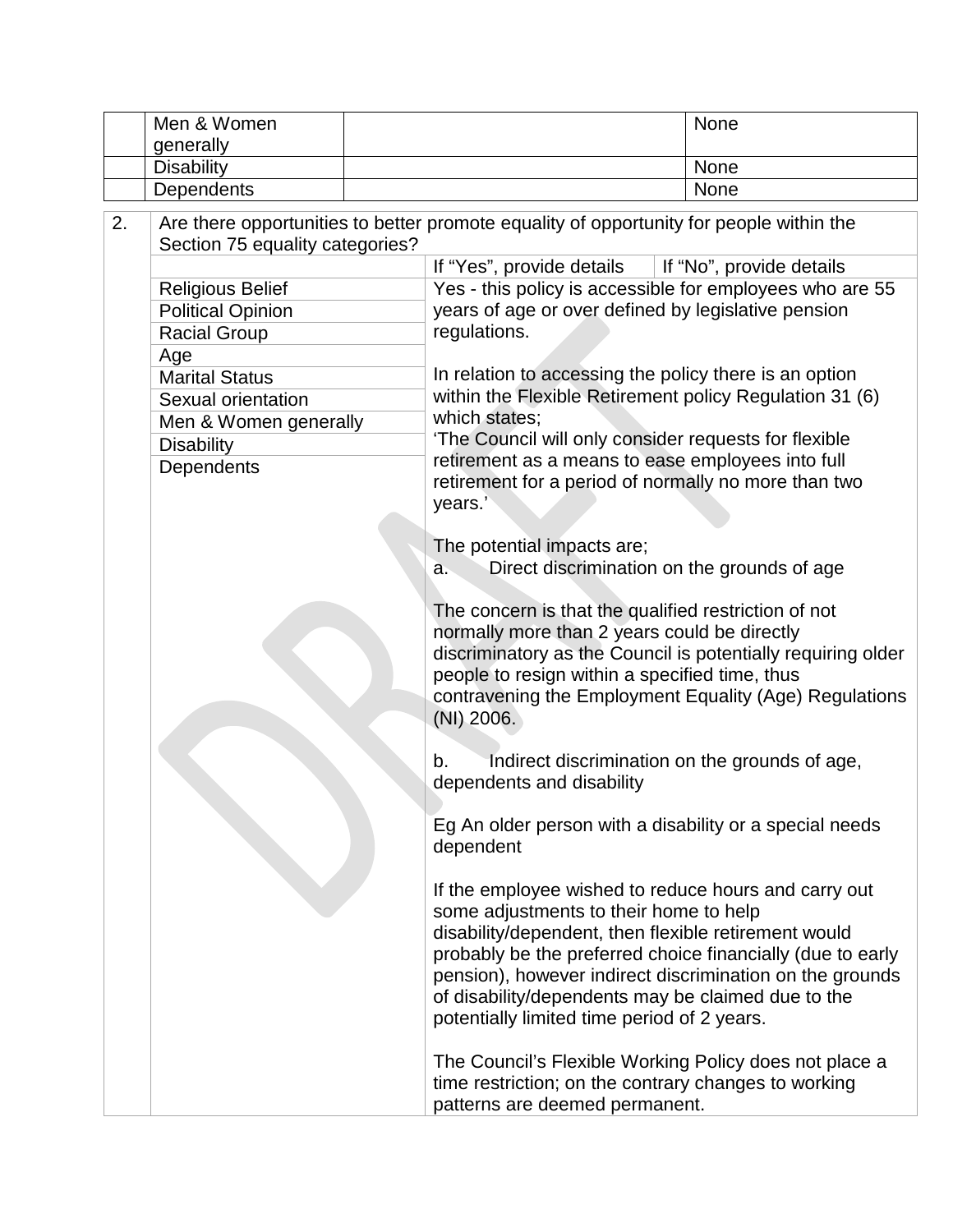| 3. | To what extent is the Policy likely to impact on Good Relations between people of different<br>religious belief, political opinion or racial group? |                                                        |  |  |
|----|-----------------------------------------------------------------------------------------------------------------------------------------------------|--------------------------------------------------------|--|--|
|    |                                                                                                                                                     | Details of Impact<br>Level of Impact                   |  |  |
|    |                                                                                                                                                     | Minor/Major/None                                       |  |  |
|    | <b>Religious Belief</b>                                                                                                                             | This policy is not intended to promote Good Relations. |  |  |
|    | <b>Political Opinion</b>                                                                                                                            |                                                        |  |  |
|    | <b>Racial Group</b>                                                                                                                                 |                                                        |  |  |

| 4. | Are there opportunities to better promote Good Relations between people of different<br>religious belief, political opinion or racial group? |                          |                         |
|----|----------------------------------------------------------------------------------------------------------------------------------------------|--------------------------|-------------------------|
|    |                                                                                                                                              | If "Yes" provide details | If "No" provide details |
|    | <b>Religious Belief</b>                                                                                                                      |                          |                         |
|    | <b>Political Opinion</b>                                                                                                                     | <b>No</b>                |                         |
|    | <b>Racial Group</b>                                                                                                                          |                          |                         |

## Additional Considerations

| Multiple Identity<br>Considerations                                                                                                                                        |                                                                                                                                                                                                                                                                                                                                                                                                                   | Details of Impact or potential impact (Positive/Negative)                                                                                                                                                                                                                                                                                                                                                                                                                         |  |
|----------------------------------------------------------------------------------------------------------------------------------------------------------------------------|-------------------------------------------------------------------------------------------------------------------------------------------------------------------------------------------------------------------------------------------------------------------------------------------------------------------------------------------------------------------------------------------------------------------|-----------------------------------------------------------------------------------------------------------------------------------------------------------------------------------------------------------------------------------------------------------------------------------------------------------------------------------------------------------------------------------------------------------------------------------------------------------------------------------|--|
| Are there any potential impacts<br>of the policy decision on<br>people with multiple identities?<br>(e.g. disabled minority ethnic<br>persons)                             |                                                                                                                                                                                                                                                                                                                                                                                                                   | Yes. Although the policy is based on pension regulations<br>for employees of 55 years of age and over $-$ it is<br>anticipated that older employees who have caring<br>responsibilities or have an acquired disability will be more<br>likely to access the policy. This assertion is based on the<br>opportunity to access pension funds, whilst the Flexible<br>Working arrangements policy does not provide access to<br>pension funds nor has it specified time restrictions. |  |
| Where appropriate provide<br>details of data on the impact of<br>the policy on people with<br>multiple identities.<br>Specify relevant Section 75<br>categories concerned. | The NISRA statistics indicate that 20% of the population<br>of NI have a disability. As approximately 5% are born with<br>a disability, the balance acquire a disability, the higher<br>percentage being in the older age group.<br>The NISRA statistics also indicate that 65% of carers in<br>the North Down and Ards area are aged 50 or over,<br>therefore the majority of carers are in the older age group. |                                                                                                                                                                                                                                                                                                                                                                                                                                                                                   |  |
| Does this proposed policy<br>provide an opportunity to:                                                                                                                    | Yes / No                                                                                                                                                                                                                                                                                                                                                                                                          | Explain your reasoning:                                                                                                                                                                                                                                                                                                                                                                                                                                                           |  |
| better promote positive<br>attitudes towards disabled<br>people<br>increase participation by<br>$\overline{\phantom{a}}$<br>disabled people in public<br>life              |                                                                                                                                                                                                                                                                                                                                                                                                                   | This policy is available to all employees<br>aged 55 years and over.<br>However, where an employee requires the<br>financial support of this policy, as opposed<br>to Flexible Working or III-health retirement,<br>they may consider they are disadvantaged<br>due to the potential restriction on the time<br>period for flexible retirement.                                                                                                                                   |  |
|                                                                                                                                                                            |                                                                                                                                                                                                                                                                                                                                                                                                                   |                                                                                                                                                                                                                                                                                                                                                                                                                                                                                   |  |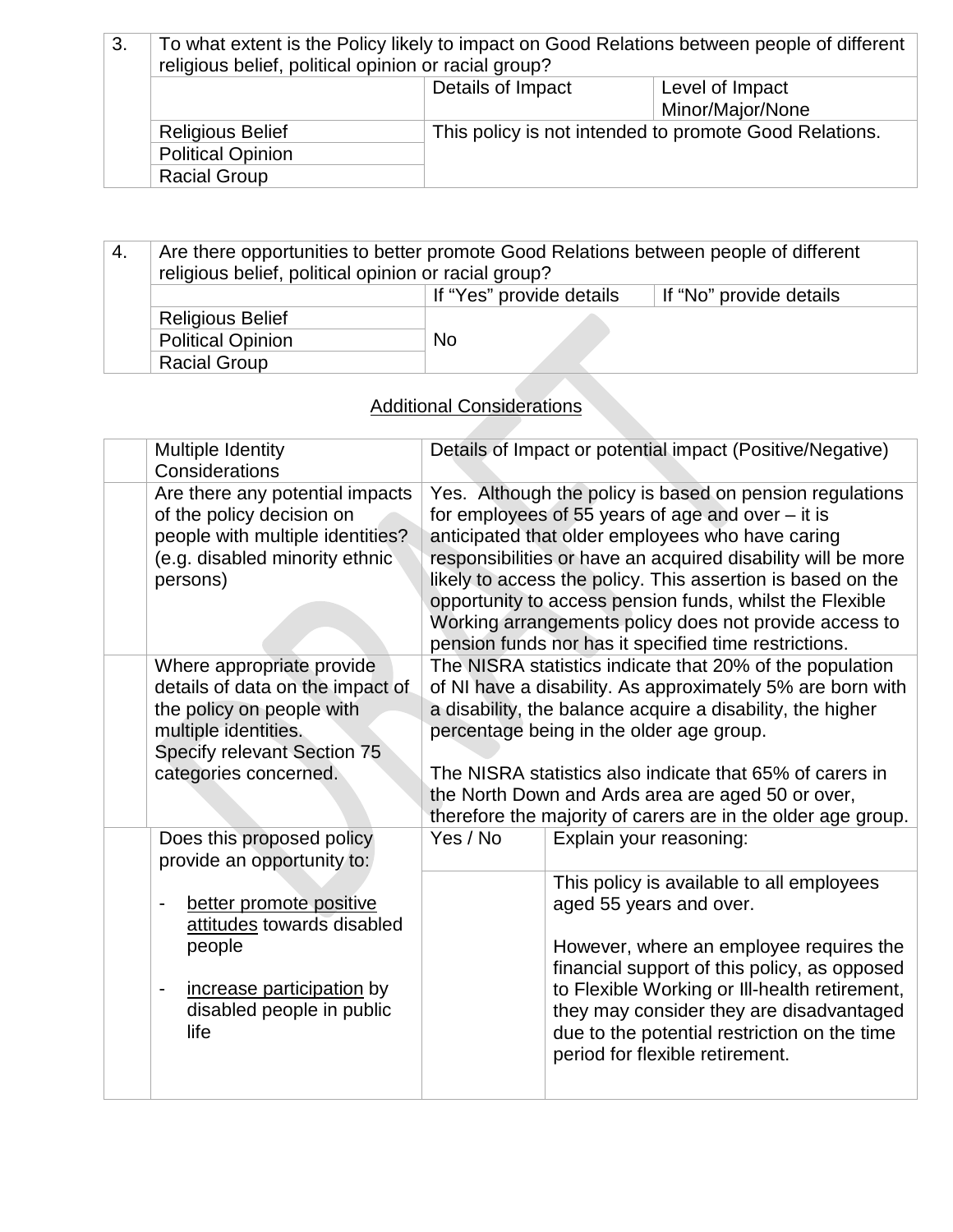### Monitoring Arrangements

Section 75 places a requirement on the Council to have equality monitoring arrangements in place in order to assess the impact of policies and services, help identify barriers to fair participation and to better promote equality of opportunity.

| Outline what data you could<br>collect in the future in order to<br>monitor the impact of this<br>policy / decision on equality,<br>good relations and disability<br>duties | Data on each applicant and each successful application<br>in relation to the Section 75 data monitored on<br>employees of the Council. |
|-----------------------------------------------------------------------------------------------------------------------------------------------------------------------------|----------------------------------------------------------------------------------------------------------------------------------------|
|                                                                                                                                                                             |                                                                                                                                        |

#### Consideration of Human Rights

The Human Rights Action 1998 brings the European Convention on Human Rights (ECHR) into UK and, therefore, Northern Ireland. Indicate below any potential *adverse impacts* that the policy / decision may have in relation to human rights issues

| <b>Right to Life</b>                                                     | <b>Article 2</b>        |  |
|--------------------------------------------------------------------------|-------------------------|--|
| Prohibition to torture, inhuman or degrading<br>treatment                | Article 3               |  |
| Prohibition of slavery and forced labour                                 | Article 4               |  |
| <b>Right to Liberty and Security</b>                                     | Article 5               |  |
| Right to a Fair and Public Trial                                         | Article 6               |  |
| Right to no punishment without due legal<br>process                      | Article 7               |  |
| Right to respect for private and family<br>life, home and correspondence | Article 8               |  |
| Right to freedom of thought, conscience and<br>religion                  | Article 9               |  |
| Right to freedom of Expression                                           | Article 10              |  |
| Right to freedom of peaceful assembly and<br>association                 | Article 11              |  |
| Right to marry and found a family                                        | Article 12              |  |
| The prohibition on discrimination                                        | Article 14              |  |
| Protection of property and enjoyment of<br>possessions                   | Protocol 1<br>Article 1 |  |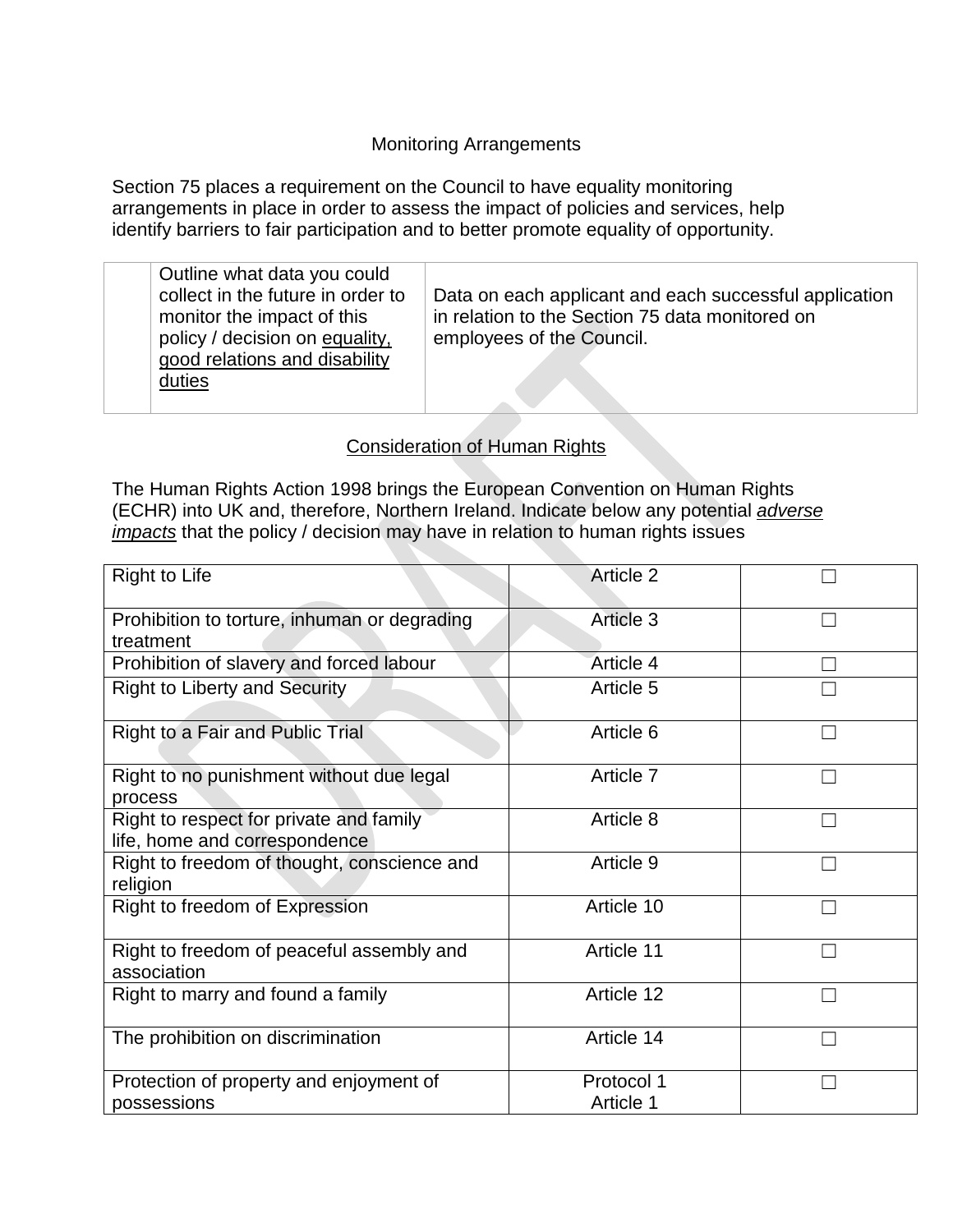| Right to education                | Protocol 1 |  |
|-----------------------------------|------------|--|
|                                   | Article 2  |  |
| Right to free and secret election | Protocol 1 |  |
|                                   | Article 3  |  |

| Please explain any adverse<br>impacts on human rights that<br>you have identified?                   |  |
|------------------------------------------------------------------------------------------------------|--|
| Please indicate any ways in<br>which you consider the policy<br>positively promotes Human<br>Rights. |  |

I can confirm that the proposed policy / decision have been screened for:-

| Equality of opportunity and good relations |
|--------------------------------------------|
| Disabilities duties; and                   |
| Human rights issues                        |

On the basis of the answers to the screening questions, I recommend that this policy / decision is:-

|   | Screened Out - No EQIA necessary (no impacts)                                                                                                                                                                                                                                                                                                                               |
|---|-----------------------------------------------------------------------------------------------------------------------------------------------------------------------------------------------------------------------------------------------------------------------------------------------------------------------------------------------------------------------------|
| X | Screened Out - Mitigating Actions (minor impacts)                                                                                                                                                                                                                                                                                                                           |
|   | Screened In - Necessary to conduct a full EQIA                                                                                                                                                                                                                                                                                                                              |
|   | Please detail actions to be taken:                                                                                                                                                                                                                                                                                                                                          |
|   | Based on the screening of the policy and the data on people with acquired<br>disabilities in the older age group it is recommended that the following<br>clause (bold type) is included into the policy.                                                                                                                                                                    |
|   | 'The Council will only consider requests for flexible retirement as a means<br>to ease employees into full retirement for a period of normally no more than<br>two years; each case will be considered on its own merits and based<br>on the need to deliver services effectively and efficiently together with<br>the financial implications of granting the application.' |